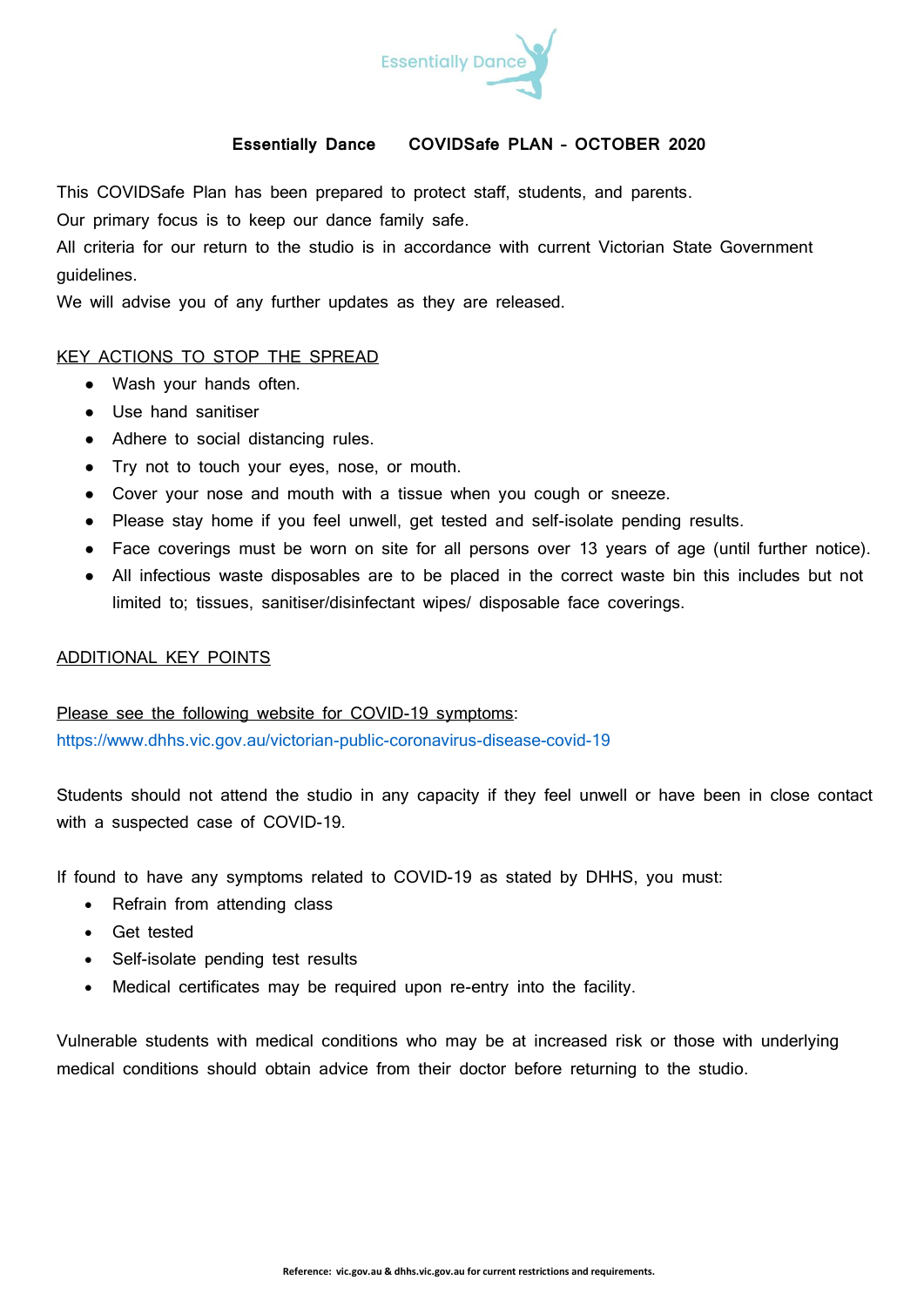

# GENERAL FACILITY CLEANING AND COVID SAFE PRACTICES

- All staff and teachers have completed COVIDSafe Training.
- Cleaning will occur at the end of each day/evening including:
- Floors throughout the facility will be cleaned daily.
- Sinks, taps, soap dispensers will be wiped and sanitised before and after each class.
- Door handles will be wiped down after each class.
- Studio and external rear door will remain open where practicable & will only be opened/closed by the teacher in that studio.
- Social distancing markers will be placed in the foyer and in the studio 1.5 metres apart.
- Signage will be displayed around the facility to educate and instil good hygiene practice, social distancing reminders and maximum person allowances per space
- Classes will finish five minutes early to allow time between classes for cleaning and safe transition between students.
- There will be sanitising stations placed in the foyer and studios.
- Records of teachers, staff and students entrances and exits in facility will be kept for trace contacting.
- All students are to bring their own water bottles and any other required equipment & must take every item with them upon exit.
- No unrequired items are to be brought into the facility, please refrain from bringing dance bags, toys etc.
- No extra persons are allowed on site, this includes parents/guardians, friends etc.
- Special needs students are exempt. Carer adhere to social distancing rules, must use hand sanitizer and wear face covering.
- Children under four years may require a parent, this is to be determined by Director/Principal and parent must adhere to COVIDSafe rules whilst on the premises.
- There will be no second hand uniform sales, no lost property.
- Costume items for our video filming will be distributed to students in due course. Costuming will be very simple, to minimise the need for costume changes during the filming session.
- All enquiries are to be done via email or a phone call, please do not approach staff to discuss or ask questions. Staff must give full attention to the students and additional cleaning duties.

#### Forward all inquiries to:

Karen Street admin@essentiallydance.com.au

Linda McKay linda@essentiallydance.com.au

Phone: 9444 7847 - This number diverts to Linda's mobile when studio phone is unattended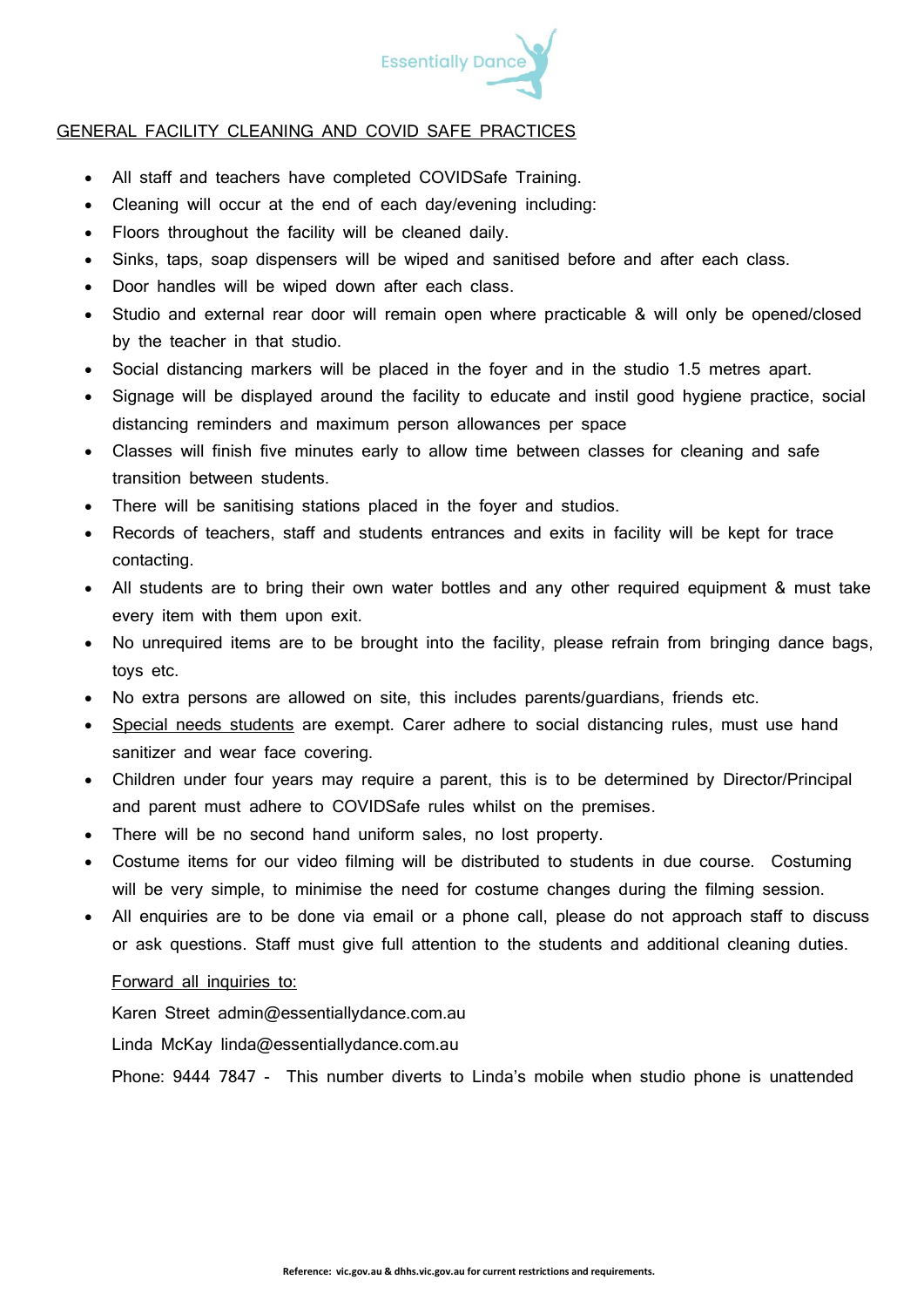

#### ARRIVAL OF STUDENTS

- Students should arrive dressed in their dance attire and ready for class
- Parents/Guardians are to drop off their child at the entrance, whilst maintaining social distancing and not enter the premises
- Parents/Guardians must leave the premises and return at pick up time. No loitering in the driveway.
- Staff will permit students to enter once all other students from previous lesson have departed and that sanitation of the rooms has been completed.
- Older Students walking or arriving directly from school will have access to change rooms one person at a time. All surfaces to be wiped down after each use.
	- Admission will be no earlier than 4:00pm for a 4:15 class.
	- School bags to remain in the foyer, only dance related items to be taken into the studio
	- No other access to change rooms will be permitted.
- Attendance roles will be diligently marked
- Inside the building, students are to adhere to social distancing rules by using the indication markers on the floor.
- Temperature checks and hand sanitiser will be used on all students upon their arrival.
- If a student is suspected of being ill, they will be asked to go home immediately and will be safely isolated from other persons.
- The studio door will remain open to avoid touch point contact and increase air flow.
- Students are always to remain 1.5 metres apart by using the distance markers as a guide.

#### IN CLASS PROTOCOL

- Doors and windows (weather permitting) will remain open for air flow
- Students are to start on their marker and remain 1.5 metres apart from others.
- Ballet barres will be disinfected before and after every classes. Students to stay in their allocated barre space 1.5m apart at all times.
- Teachers and staff will remain 1.5m from students always.
- No physical corrections, modifications or spotting will be done, unless necessary for the safety of the student.
- No partner work or physical contact between students, students are to refrain from hugging, high 5s or close contact with others. This includes outside and inside the premises.
- Travel / corner / drills and choreography of dances routines will be taught maintaining social distancing requirements.
- Students that use the bathroom will need to sanitise their hands before leaving class and upon re-entry into class.
- We do request to please use the bathroom before arriving at the studio if possible.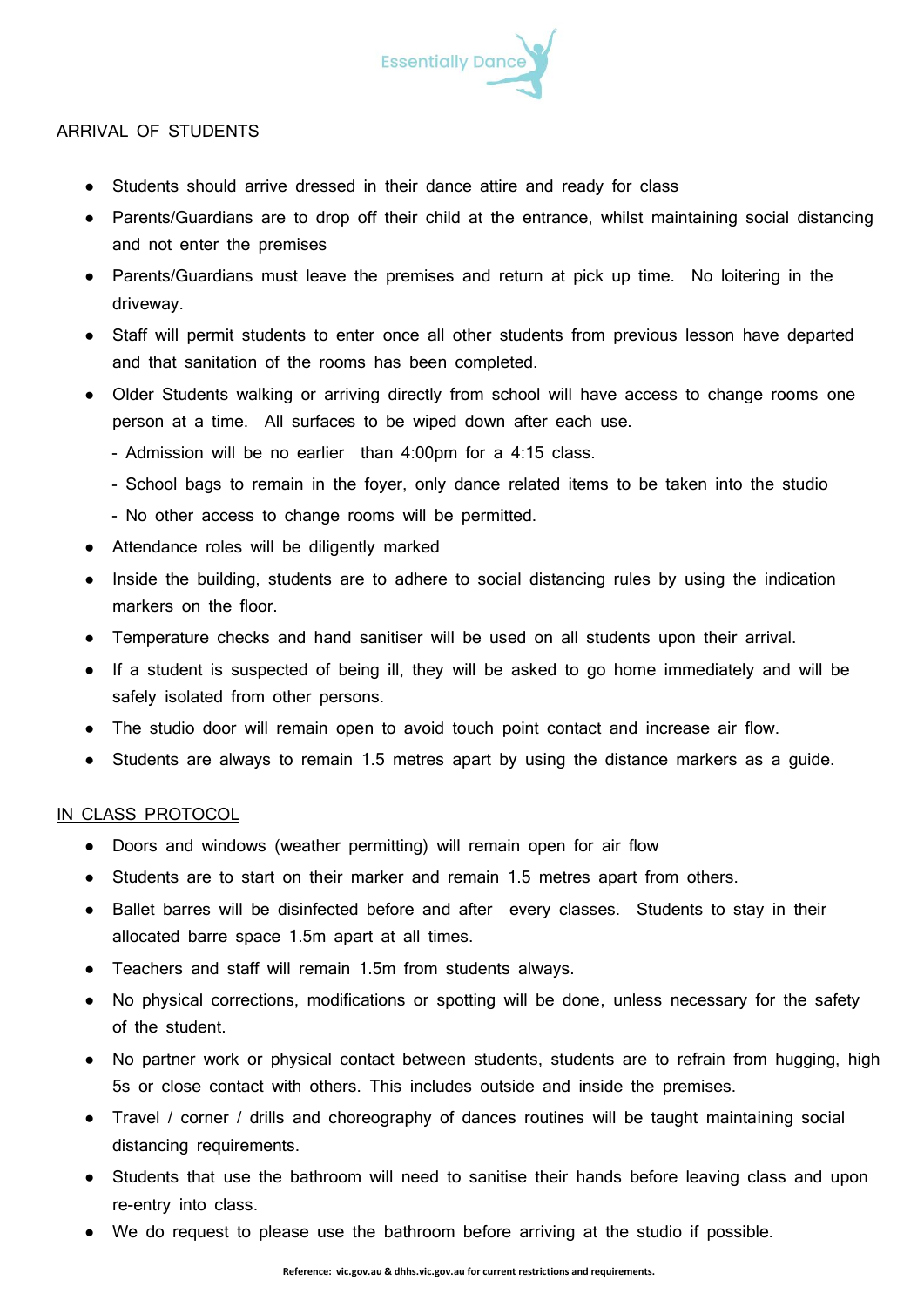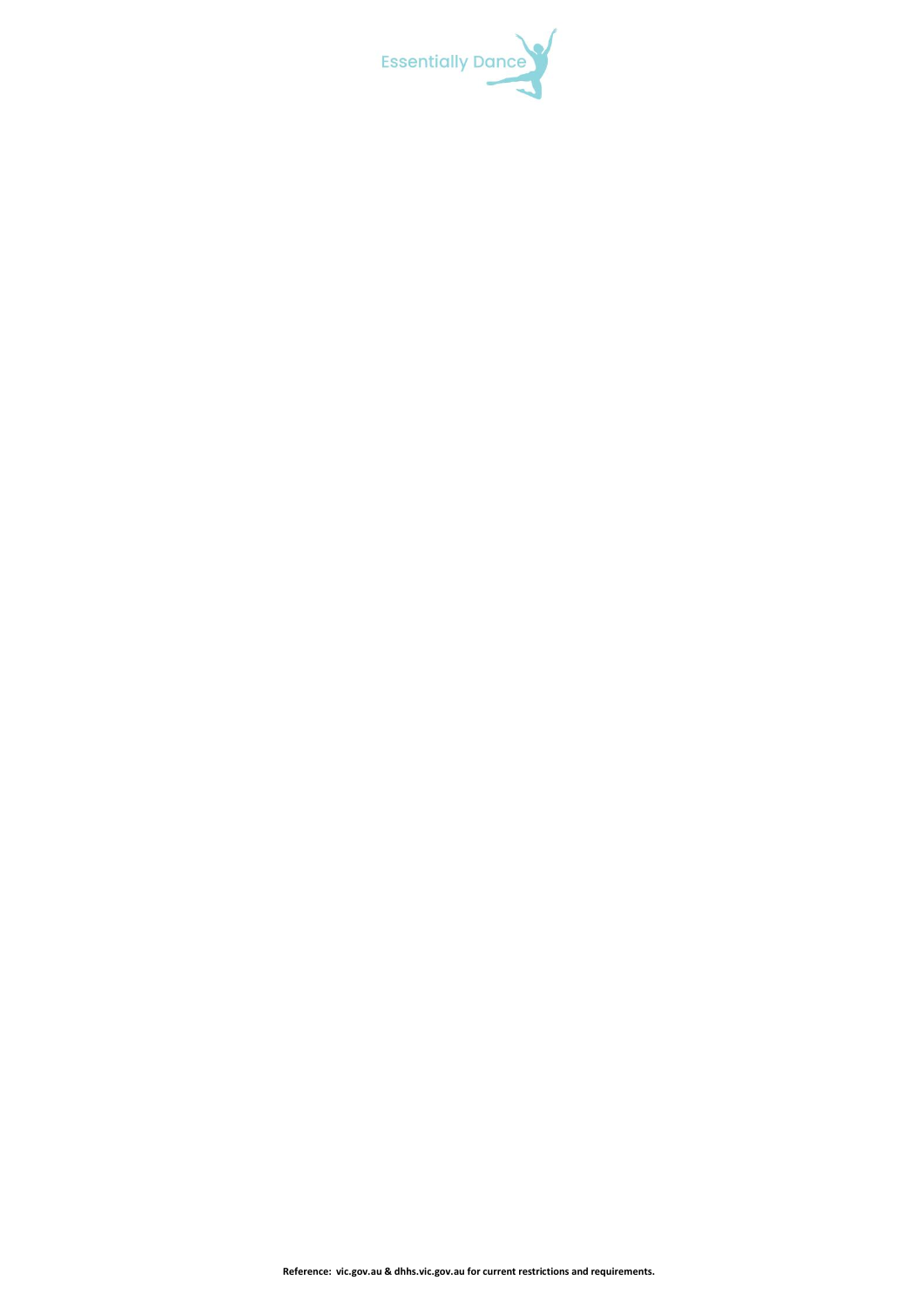

# CLASS CONCLUSION

- Students must take all their belongings with them, any items left behind will have to be discarded.
- Students will hand sanitise and be escorted to the exit where parents are to collect them, parents and students must maintain social distancing during exit and pick up, even outside of the building. Significant fines apply to our studio for breaches. Please be considerate.
- Teachers or a staff member will wait until each student is collected to ensure Child safety policies and procedures are in place.

Please be on time to pick up your children.

- Students with back-to-back classes must wait in the allocated area e.g. foyer or outside in between classes so sanitation process can be completed. Students will be supervised.
- Food should only be brought to the studio for those attending multiple classes.
- There is no access to the kitchen. Pack ready to eat meals & snacks and bring your own cutlery.
- Upon exit of all students, each studio space will be sanitised and disinfected, if toilets have been used by students, these will also be sanitised.
- Teachers are to also wipe down the stereo, any remote controls, light/fan switches their own personal belongings such as mobile phones and laptops at each change of studio.
- Teachers will discard any unclaimed water bottles or belongings before the next class enters.
- Foot pedal rubbish bins will be in use to avoid touchpoints.

#### TIMETABLE & FEES

- Classes will move to online classes immediately if required by State Government.
- No refunds will be given to students who do not wish to continue online.
- We understand families are facing difficult times, please advise us if you require a payment plan.

# CONTACT

All concerns or queries are to be directed to: Linda McKay 9444 7847 linda@essentiallydance.com.au